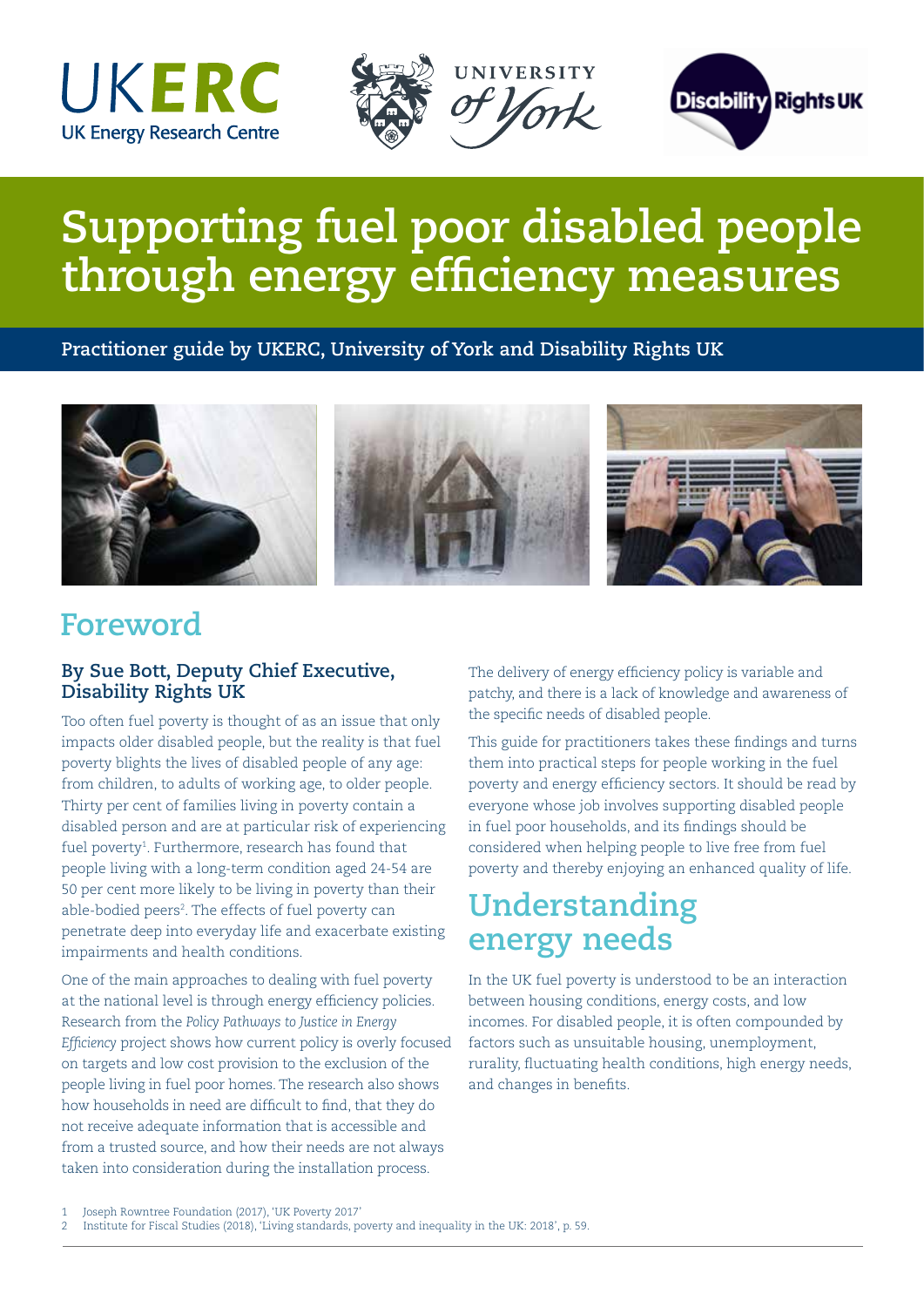Certain impairments and conditions require additional heating, either at higher temperatures, or for longer (or both). Within our research the need for longer periods of warmth and/or higher temperatures was raised by numerous respondents with a variety of different impairments and conditions including heart conditions, respiratory diseases, and muscular skeletal conditions. There are other factors that may also increase energy needs, and within this project respondents described using more energy to run nebulisers, stair lifts and hoists, for charging wheelchairs, and having to undertake additional washing and drying. In one case a respondent's daughter had multiple disabilities which meant she was on energy dependent equipment including a feeding machine that operated overnight.

The impact of dealing with energy alongside other issues in people's lives were also described, for example, one respondent highlighted the impact of financial concerns about energy on her mental and physical health: *'My brain says I'm spending extra money which gives me anxiety which starts my asthma off'*. Another respondent, living in rural area described how her disability had started to prevent her from gathering free fuel (peat) from her local environment, something that had a knock on effect in terms of her ability to affordably heat her home. The circumstances described above often led to an increased cost in household energy, higher risk of disconnection from mains energy supply, and adverse impacts on health as a result of a drop in ambient temperatures.

## **What are the barriers to tackling fuel poverty?**

In the UK one of the main policy approaches to addressing fuel poverty is via energy efficiency measures such as installing new heating systems and insulation, with disabled people considered to be a policy priority (other, income based approaches include the Warm Home Discount for example). Households can access energy efficiency schemes in a variety of ways. Some schemes proactively seek out eligible households, others rely on referrals through a mix of private, third, and public sector organisations, and others use marketing campaigns to encourage households to come forward. However, evidence from our study suggests that households struggle to engage with information relating to energy efficiency measures. The main reasons for this relate to: a lack of trust in the source of the information (for example, if it has come through an energy company or

installer); confusion about eligibility or availability of schemes given the volume of information available on the internet; the way in which schemes are marketed – e.g. in a generic, non-personal way, or relying on specific communication channels such as the internet that not all households have access to. Nevertheless, even when households overcame these initial barriers, a number of other issues often prevented them from going ahead with the installation of energy efficiency measures.

**Disruption:** households in our study were concerned about potential short-term damage and mess being caused to their homes and the disruption this would cause to household routines, for example disruption to, or having to move equipment was raised as a substantial issue. In some instances respondents were concerned about the impact of installation work on their energy supply, for a respondent with a daughter who used a nebuliser, any disruption to the energy supply needed to be carefully planned. Equally, another respondent outlined the need for notice and clear timescales to ensure that there was no disruption to her daughter's medical routine. Other respondents described having fluctuating conditions which meant that they couldn't guarantee that they would be able to manage an installation on a specific day. Long term disruption was also considered by households. Several respondents described having bulky (but essential) equipment as a result of a disabled family member, and if the installation work interfered with the use or storage of this then it was unlikely to be undertaken.

**Prohibitive administrative and physical requirements:**  the process of completing paperwork and dealing with the details of an installation were also described by some respondents as overwhelming. One interviewee reported being unable to complete paperwork due to the effects of their medication, another respondent described not having the energy required to cope with navigating between organisations and trying to establish eligibility. Furthermore, where installations required preparatory work – e.g. clearing a loft space, many of our respondents were unable to undertake this themselves, and without social or familial support were limited in their ability to fulfill the installer's requirements.

**Cost:** householders were concerned about direct and indirect costs associated with work. In some instances they were asked to make a financial contribution. Even relatively small costs such as £60 for an Energy Performance Certificate prevented the work from going ahead.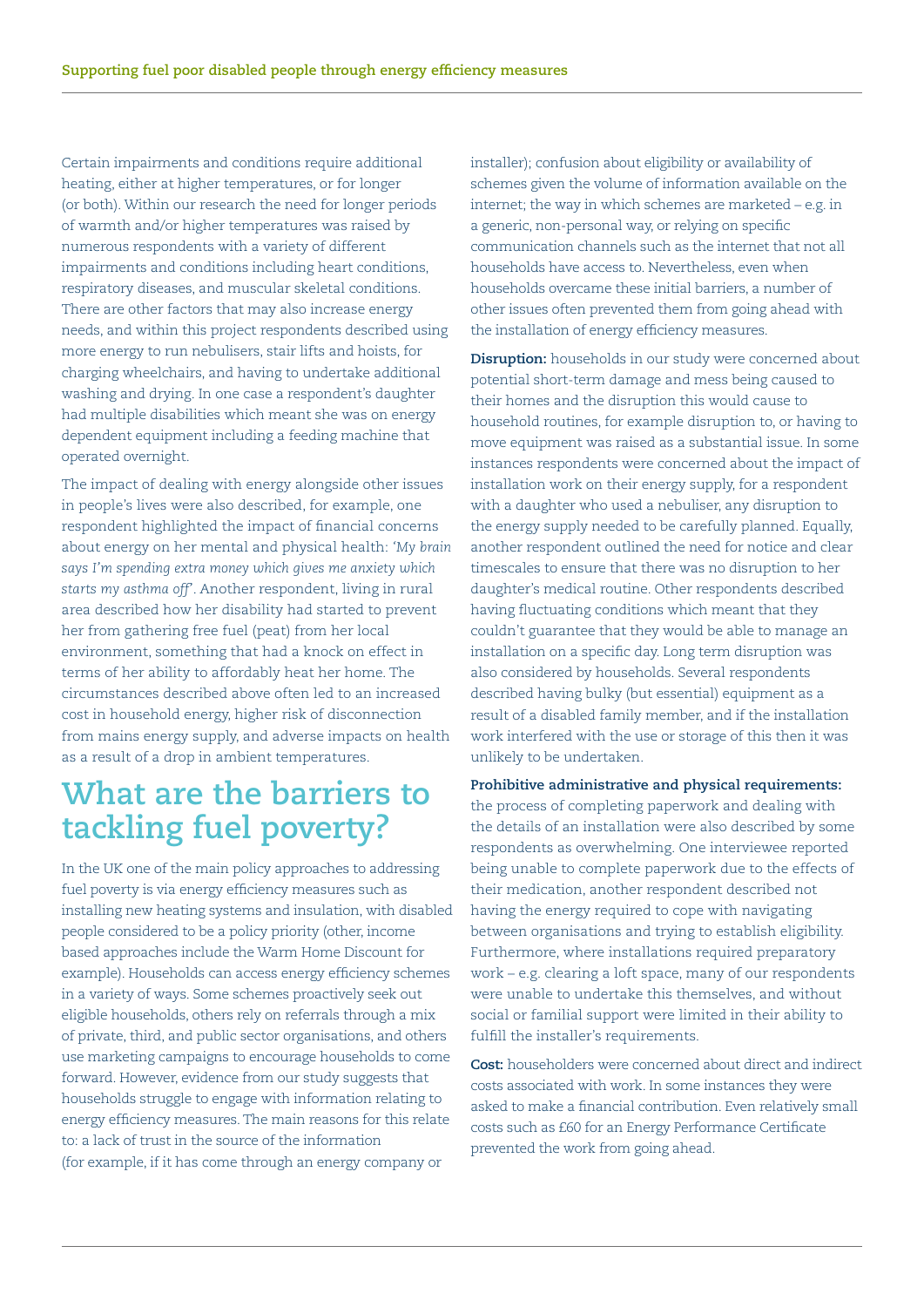#### **What can be done to help alleviate the effects of fuel poverty on disabled people?**

Research findings indicate that generic marketing of energy efficiency schemes often fails to reach the most vulnerable households. Instead eligible households need to be actively sought out via a variety of approaches, which may include:

**Working in a range of places frequented by disabled people or parents of disabled children, and through organisations that are already trusted (often referred to as trusted intermediaries).** Aside from more generic services such as Citizens Advice or the Department for Work and Pensions, charities supporting households with specific disabilities, GPs and other medical services, social work and health visitors were all cited as organisations that could both identify and refer households into energy efficiency schemes. There are examples of these forms of working across the UK, ranging from fully funded partnerships between organisations (e.g. between energy companies, local authorities, the health sector and NGOS), through to more informal ways of working such as encouraging GPs and health visitors to make referrals into energy efficiency schemes. Whilst the kind of organisations that can act as intermediaries have been under severe financial strain over the last decade, there are examples of positive forms of action which are detailed in our full report [www.ukerc.ac. uk/pathways-to-justice-energy-efficiency.html]. With this caveat, we recommend where possible, the use of trusted intermediaries to link households with schemes. Within our study one of the most prominent ways that disabled people

and parents of disabled children engaged with energy efficiency information and advice was via social media. Facebook groups were named as a way that households shared information about energy and energy efficiency measures, exchanging information about eligibility, costs, and photos of the work itself. For less mobile respondents online sources of information such as these provided a trustworthy, accessible way of obtaining information. Providing information through social media including photos, encouraging reviews, and having an online presence could have a positive impact on take up.

**Supporting disabled people through the installation process and beyond.** Given the issues described above, households are often risk averse and require sufficient time to discuss such concerns with installers. Households in our study described needing installers to understand the need to be flexible (for example, working around medical routines or fluctuating conditions), and discussing the full implications of any proposed work, both in the short and long term. Furthermore, whilst many respondents commented that face to face visits prior to installation work had been helpful to allay concerns (or commented on the lack of these having the opposite effect), others indicated that face to face visits did not necessarily suit the needs of the household where the fluctuating nature of their conditions meant that their capacity to deal with visitors changed day by day. The key issue here is the importance of recognising the need for a bespoke process, tailored to household needs, as well as the provision of accessible information. Households also described support being provided via social or familial networks (either to alleviate the administrative burden, or helping with physical demands). For households without such networks one key form of support that could be provided is via the intermediaries above to ensure that household needs are fully met.

#### **From a household perspective the following features make up a positive experience:**

| Home visits: The option of home visits is an                                                                                                                                                                  | <b>Informed installers:</b> Those people entering the home - usually                                                                                                                                                                                                     |
|---------------------------------------------------------------------------------------------------------------------------------------------------------------------------------------------------------------|--------------------------------------------------------------------------------------------------------------------------------------------------------------------------------------------------------------------------------------------------------------------------|
| essential part of ensuring scheme uptake among                                                                                                                                                                | installers - need sufficient information, knowledge, and                                                                                                                                                                                                                 |
| vulnerable groups.                                                                                                                                                                                            | understanding of the needs of the people within the home.                                                                                                                                                                                                                |
| Pre work agreement: This should detail the most<br>appropriate work for the household, any additional<br>support required, what the household can expect,<br>and who they can contact throughout the process. | A single point of contact: Having a single point of contact<br>throughout the duration of a household's involvement in a<br>scheme is useful for building trust and oversight. This point<br>of contact should have sufficient understanding of the<br>households needs. |

**The inclusion of advocacy services and agencies:** Such organisations may be able to provide additional practical and organisational support throughout the process.